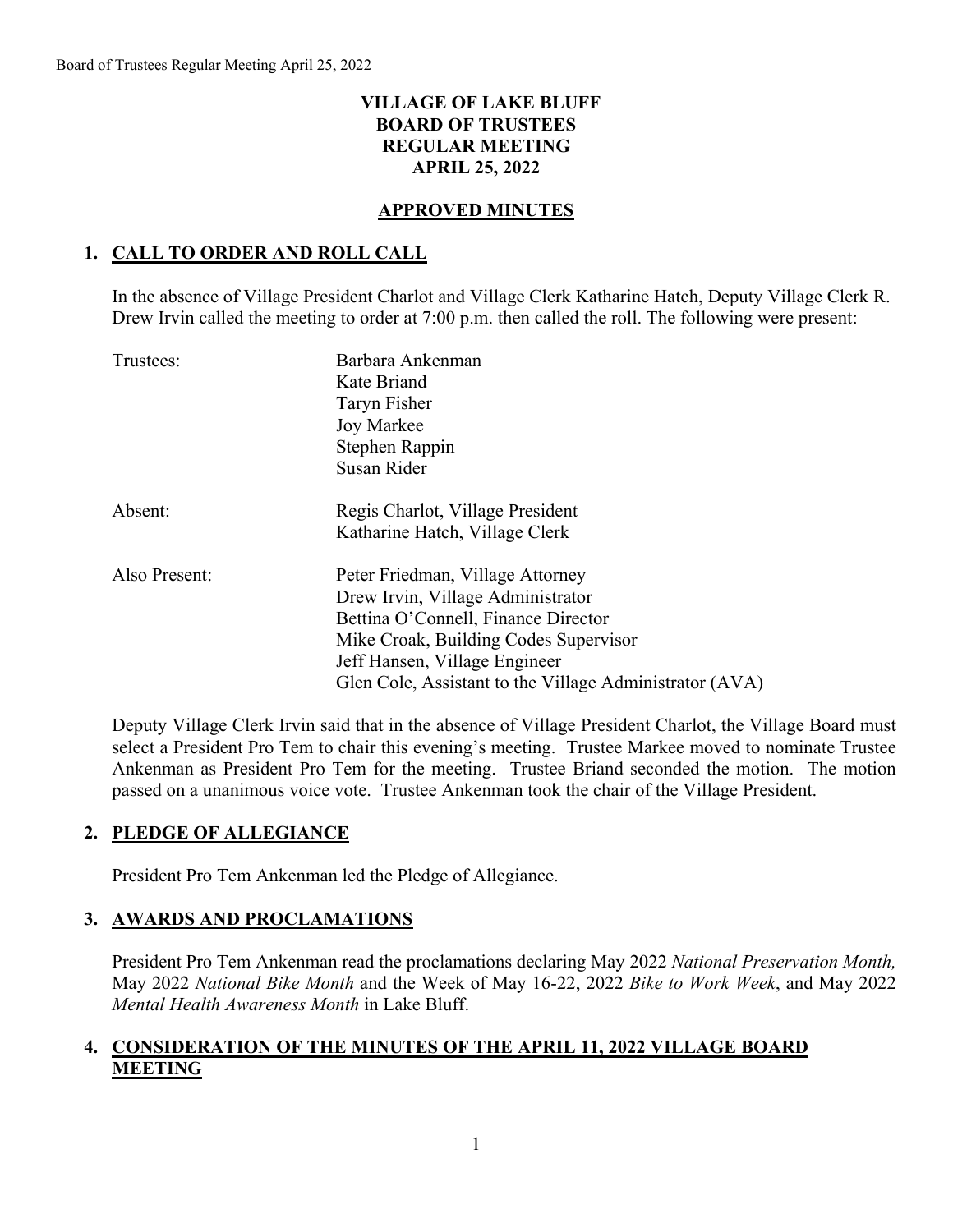Trustee Rappin moved to approve the April 11, 2022 Board of Trustees Regular Meeting Minutes as amended. Trustee Fisher seconded the motion. The motion passed a unanimous voice vote.

## **5. ITEM #5 – NON-AGENDA ITEMS AND VISITORS**

President Pro Tem Ankenman stated the Village President and Board of Trustees allocate fifteen minutes for those individuals who would like the opportunity to address the Village Board on any matter not listed on the agenda. Each person addressing the Village Board of Trustees is asked to limit their comments to a maximum of five (5) minutes.

There were no requests to address the Board.

## **6. ITEM #6 – VILLAGE BOARD SETS THE ORDER OF THE MEETING**

Trustee Fisher made a motion to take agenda items #14, #8b and #15 then return to the regular order of the meeting. Trustee Markee seconded the motion. The motion passed on a unanimous voice vote.

# **7. ITEM #14 – A RESOLUTION HONORING THE SERVICE OF LAKE FOREST/LAKE BLUFF CHAMBER OF COMMERCE EXECUTIVE DIRECTOR ROANNA ROLEK**

President Pro Tem Ankenman said Joanna Rolek has served the Lake Bluff and Lake Forest communities for 25 years as Executive Director of the Lake Forest/Lake Bluff Chamber of Commerce. As her service has provided substantial benefit to the Village and its residents, it is recommended that Ms. Rolek's service be memorialized by Resolution of the Village Board of Trustees. President Pro Tem Ankenman read the resolution and presented her with a framed copy.

Ms. Rolek said she raised her family in Lake Bluff (26 years) and this year one of her biggest joy is the return of the 4<sup>th</sup> of July Parade which is a town legacy, and she cannot wait to stand on the podium to announce the event. She said she has enjoyed being the collaborator and working with the communities as each evolved then she thanked the Board and its predecessors for the recognition.

Trustee Fisher moved to adopt the resolution. Trustee Rider seconded the motion. The motion passed on a unanimous voice vote.

# **8. ITEM #8B – VILLAGE ADMINISTRATOR'S REPORT: Request from the Lake Bluff Garden Club to Waive Soliciting Permit Fees**

President Pro Tem Ankenman said Title 3, Chapter 3 of the Village Code requires that persons who solicit "gifts or contributions of money, clothing, or any other valuable thing for the support or benefit of any charitable or nonprofit association, organization, corporation, or project" must first obtain a solicitor's permit from the Village. The fee payable is \$100 per person, and the permit is valid for one year. The same requirements apply to commercial solicitors. President Pro Tem Ankenman further stated as described in the attached letter, the Lake Bluff Garden Club desires to solicit donations in exchange for native plant seedlings. Section 3-3-4 of the Village Code allows for the Village Board to waive the fee for a solicitor's permit in this circumstance:

"B. **Waiver Of License Fee:** On written request, the board of trustees may waive license fees for religious or charitable solicitors, but in no event shall such waiver exceed two (2) days in any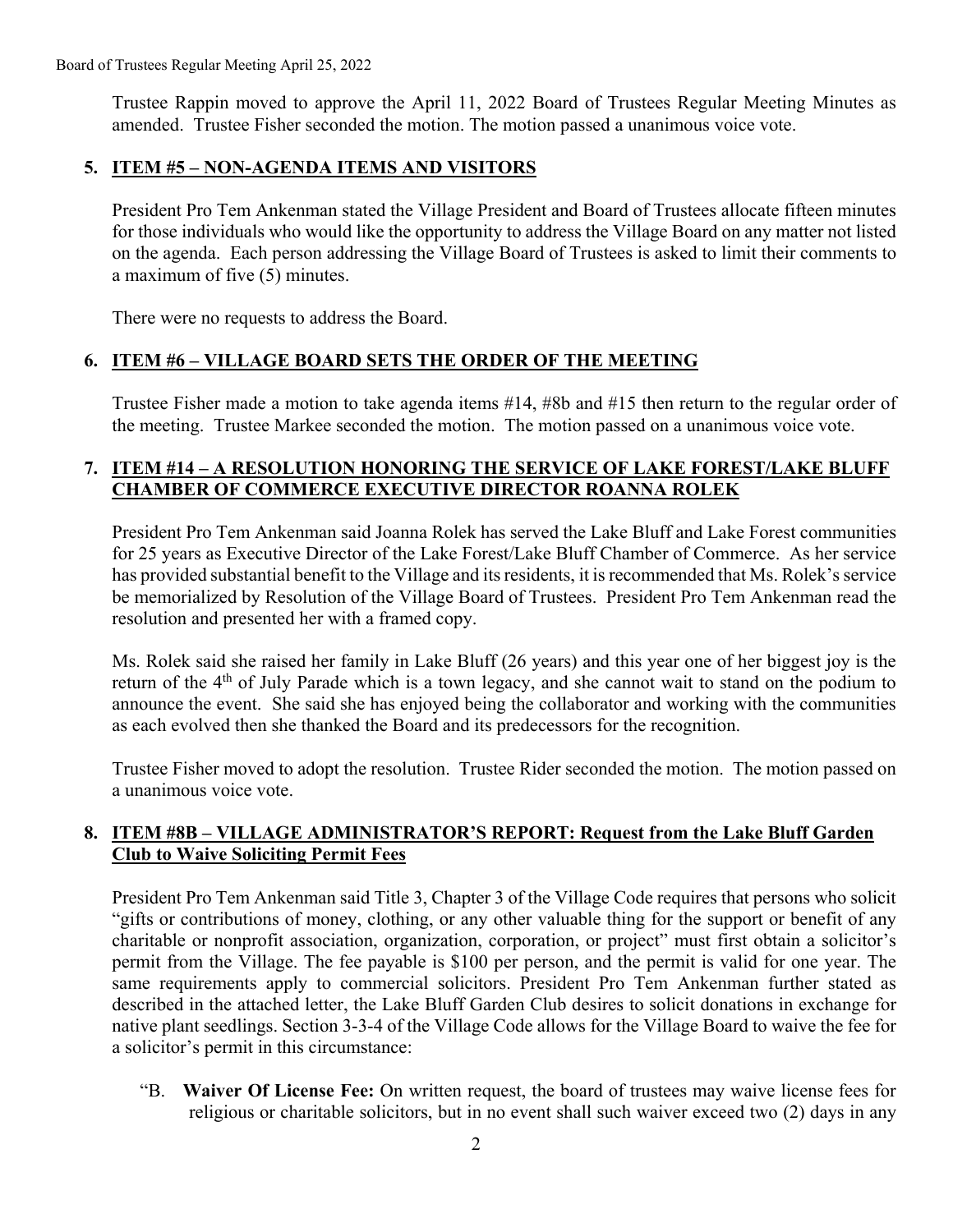#### Board of Trustees Regular Meeting April 25, 2022

one calendar year. The village may impose additional restrictions and conditions on any permit for which the fee has been waived."

President Pro Tem Ankenman said in addition to considering the Garden Club's request, the Board should consider if it wishes to explore updating how other types of license and fee waiver requests are addressed by the Code.

In response to a question from Trustee Markee, Village Administrator Irvin said the Village seldomly receives fee waiver requests from this organization and then he expressed his gratitude for their work downtown.

Following an invitation from President Pro Tem Ankenman, Lisa Schwartz, Chair of the Programs and Education Committee for the Lake Bluff Garden Club came forward to address the Board. She shared information on the proposed fundraising event and said any money raised will be used to fund Lake Bluff community educational programs. President Pro Tem Ankenman thanked the organization for their work and said the Village appreciates the Garden Club year-round beautification of the Village.

In response to a comment from Trustee Markee, Ms. Schwartz said she thinks there is definitely a demand for educational programs and that the Garden Club will continue to work with Staff to include program information in the Village Newsletter.

As there were no further comments from the Board. Trustee Markee moved to waive the solicitation permit fees as presented. Trustee Rappin seconded the motion. The motion passed on the following roll call vote:

Ayes: (6) Briand, Fisher, Markee, Rappin, Rider, Ankenman Nays: (0)

Absent: (0)

The consensus of the Board was to have the Finance Committee examine the possible update to how other licenses and fees are processed/waived.

#### **9. ITEM #15 – A RESOLUTION APPROVING AN INTERGOVERNMENTAL AGREEMENT BY AND BETWEEN THE VILLAGE OF LAKE BLUFF AND THE LAKE COUNTY STORMWATER MANAGEMENT COMMISSION FOR STORMWATER MANAGEMENT IMPROVEMENTS TO THE WEST SCRANTON AVENUE VIADUCT AND DRAINAGE SYSTEM**

President Pro Tem Ankenman said the West Scranton Avenue viaduct is the only permanent access road in Lake Bluff for emergency vehicles to cross the Union Pacific Railroad tracks that run parallel to Sheridan Road and the periodic closure of this roadway due to flooding results in health, safety, and economic concerns for the Village. To reduce the frequency and duration of flooding in this area, the Village has identified certain improvements as part of a recently completed Village-wide stormwater modeling and planning study. The Village has also actively sought financial partners to fund further study, design and the construction of improvements for the past few years. Fortunately, the Lake County Stormwater Management Commission (SMC) has agreed to be the lead agency and take on Phase I Engineering for the proposed drainage improvements to the Scranton Avenue viaduct in a manner so as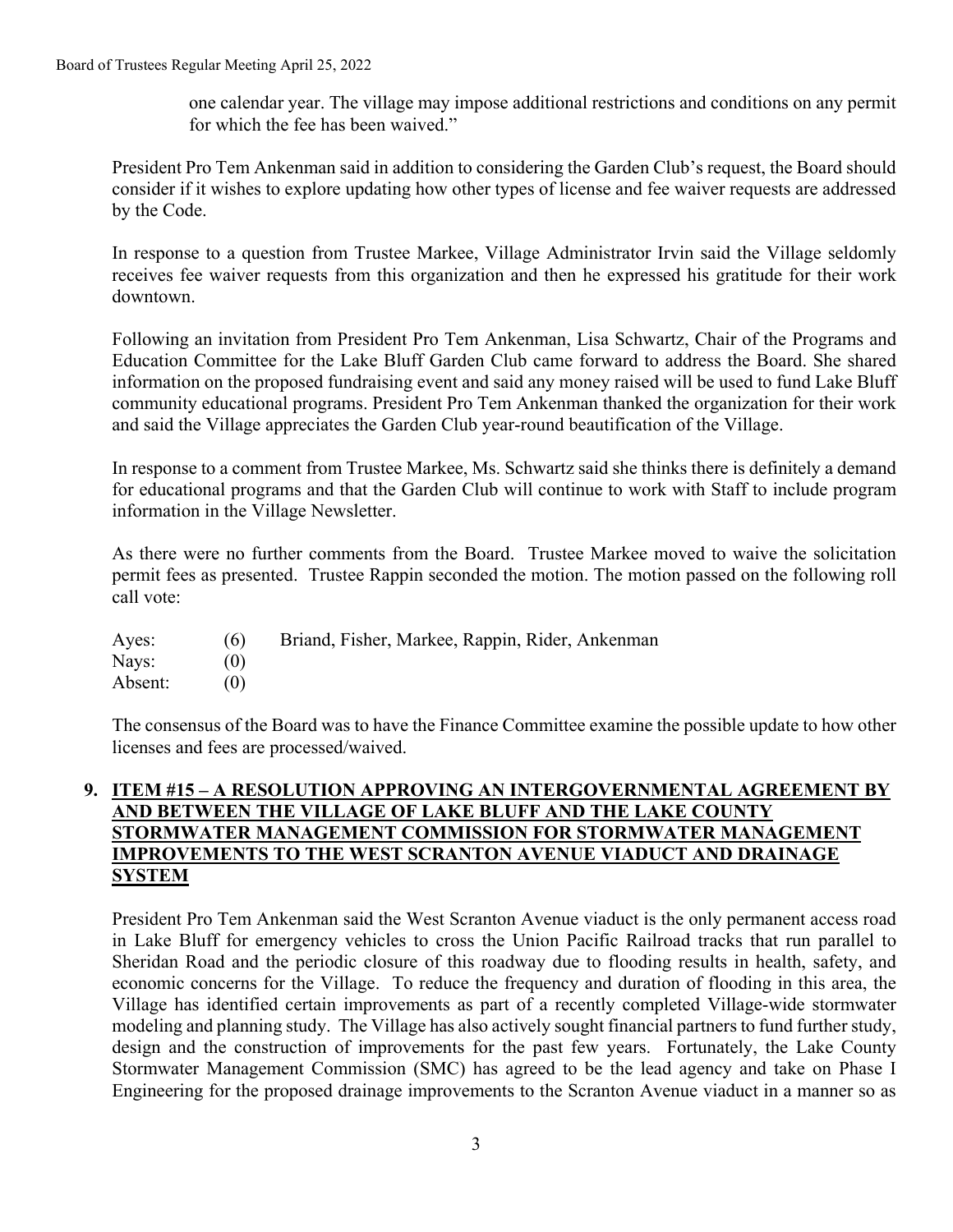to be eligible for other potential federal funding opportunities which is fantastic news. The attached Intergovernmental Agreement, which the SMC approved on April 7, 2022, spells out:

- the full scope of work that Christopher B. Burke Engineering, LTD will complete which totals an estimated \$497,318;
- a graduated payment plan for the Village's 16% cost participation to cover the SMC's administrative expenses (estimated at \$80,000); and
- that the Village will host any community engagement meetings.

President Pro Tem Ankenman said the Village's recently approved FY23 & FY24 Budget includes \$60,000 in FY23 for the storm sewer trunk work. The Village Engineer recommends the Village Board approve the Intergovernmental Agreement. Village Administrator Irvin mentioned that Lake Bluff resident Scott Griffith, Engineer with Christopher Burke, assisted with the Village-wide stormwater modeling and planning study.

In response to a question from Trustee Briand, Mr. Griffith said the agreement does not guarantee State, Federal or other outside funding sources. He commented on the added 30% revenue for the plan set and alternatives noting after which the Village would be responsible for the additional funding needed to move the project forward. Trustee Briand thanked him for addressing the Board.

Village Administrator Irvin commented on the conversations with State and Federal Representatives as well as the Illinois Department of Transportation which encouraged the Village to pursue the massive project in tandem and indicated their interest in funding Phase Two as early as next fall. In response to a question from Trustee Markee, Village Administrator Irvin said there will be sufficient time to amend the budget, if needed, to fund the remaining cost of the project. Mr. Griffith said the agreement stated an end date of April 8, 2023; however, it is unclear when the Stormwater Commission will officially issue the notice to proceed.

As there were no further questions, Trustee Rider moved to adopt the resolution. Trustee Briand seconded the motion. The motion passed on the following roll call vote:

| Ayes:   | (6) | Fisher, Markee, Rappin, Rider, Briand, Ankenman |
|---------|-----|-------------------------------------------------|
| Nays:   | (0) |                                                 |
| Absent: |     |                                                 |

# **10. ITEM #7A – WARRANT REPORT FOR APRIL 12 – APRIL 25, 2022**

President Pro Tem Ankenman reported expenditure of Village funds for payment of invoices in the amount of \$487,685.96 for April 12 – April 25, 2022 for a total amount of \$487,685.96. The Invoice Register Report shows checks with a status of "open" or "paid". All checks with the status of "open" are computer generated checks for the Board's final approval. Checks with the status of "paid" are manual checks processed.

In response to a question from Trustee Briand, Village Administrator Irvin explained that the payment to the City of Lake Forest (\$141,412) was the final payout for a settled dispute in regards to ambulance fees from previous fiscal years.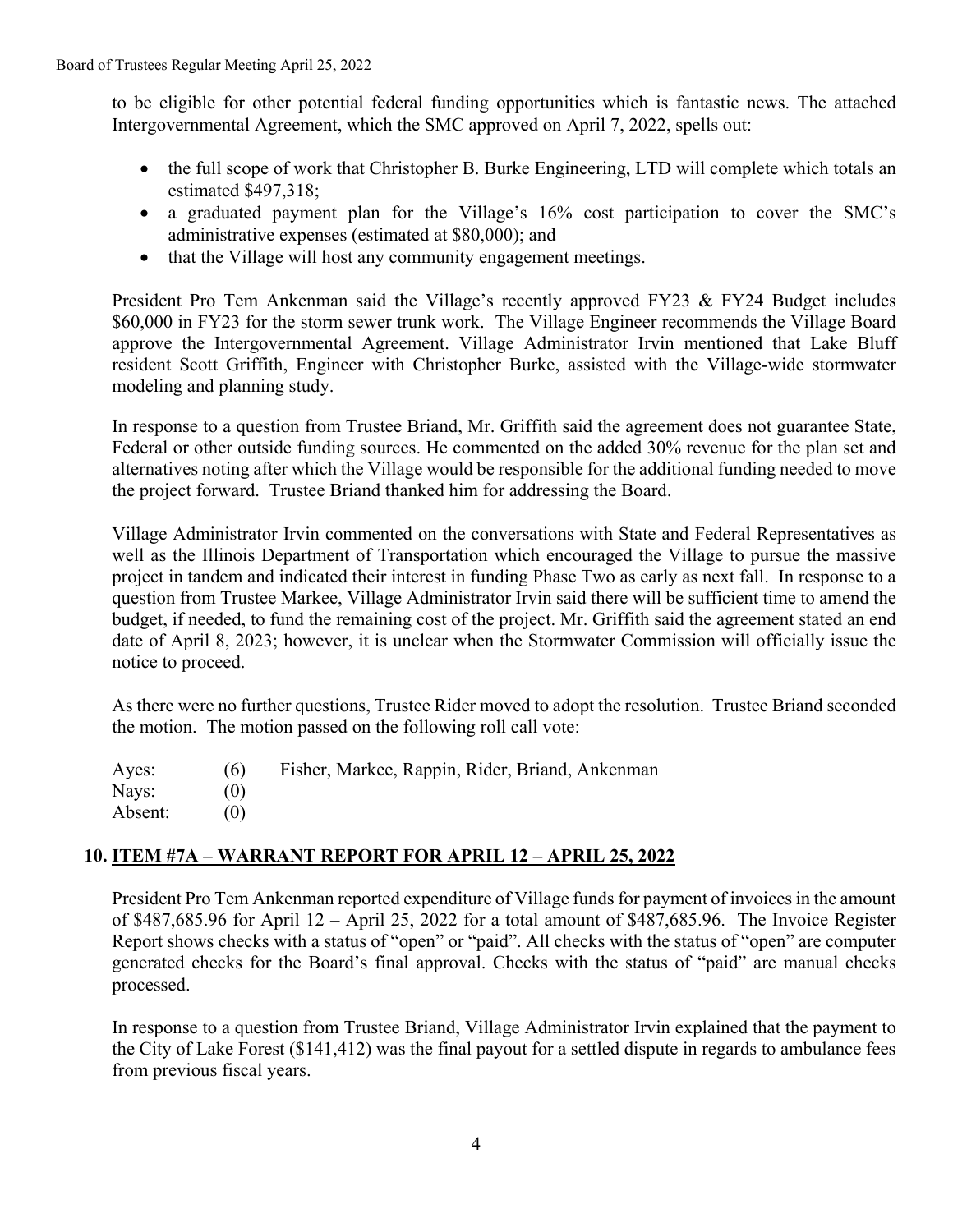As there were no further questions from the Board, Trustee Briand moved to approve the Warrant Report. Trustee Rider seconded the motion. The motion passed on the following roll call vote:

Ayes: (6) Markee, Rappin, Rider, Briand, Fisher, Ankenman Nays: (0) Absent: (0)

## **11. ITEM #7B – MARCH 2022 FINANCIAL REPORT**

At President Pro Tem Ankenman's request, Finance Director Bettina O'Connell provided a brief summary of the March 2022 Financial Report highlighting major revenue sources and expenditures for the period.

- The monthly sales tax revenue on a cash basis for March of FY22 is \$353,909, which is \$2,599 or .07% less than FY21 cash basis receipts of \$356,508. FY22 year to date sales tax revenue is \$516,511 greater than the May-March FY21 cash basis receipts.
- Building Permit revenue for FY22 to date is \$351,118, \$7,236 greater than the same reporting period last fiscal year.
- General Fund FY22 total revenues of \$11,785,184 are \$1,936,044 or 19.7% greater than March FY21 year to date revenues.
- FY22 current expenditures are consistent with or less than budgeted for the total General Fund; the FY year to date expenditures of \$10,296,704 are \$1,905,129 greater than the expenditures for the same period in FY21.

As there were no questions from the Board, Trustee Fisher moved to accept the Finance Report. Trustee Markee seconded the motion. The motion passed on a unanimous voice vote.

## **12. ITEM #8A – VILLAGE ADMINISTRATOR'S REPORT: Request from the Lake Bluff Library to Waive Permit Fees**

President Pro Tem Ankenman said the Lake Bluff Library is requesting a fee waiver for two permits: one for interior alterations to create the Stroh Reading Room and one for the installation of raised garden beds. Without a waiver, the permit fees would be \$2,550 for the reading room and \$100 for the raised garden beds. She further stated under the November 2021 Village Board approved fee waiver policy, the Library is a qualifying organization because it derives the majority its revenues from taxes levied within the Village. Village Administrator Irvin has waived the \$100 fee but the requests in excess of \$1,000 requires approval by the Village Board. Similar requests have been considered on a case-by-case basis for other non-profit and governmental organizations.

As there were no further comments from the Board. Trustee Rappin moved to waive the permit fees as presented. Trustee Rider seconded the motion. The motion passed on the following roll call vote:

| Ayes:   | (6) | Rappin, Rider, Briand, Fisher, Markee, Ankenman |
|---------|-----|-------------------------------------------------|
| Nays:   |     |                                                 |
| Absent: |     |                                                 |

Village Administrator Irvin continued his report by announcing that State Senator Julie Morrison notified President Charlot and Staff that the Village was awarded a grant in the amount of \$1,250,000 (appropriated to the Department of Commerce and Economic Opportunity from the State's General Revenue Fund) for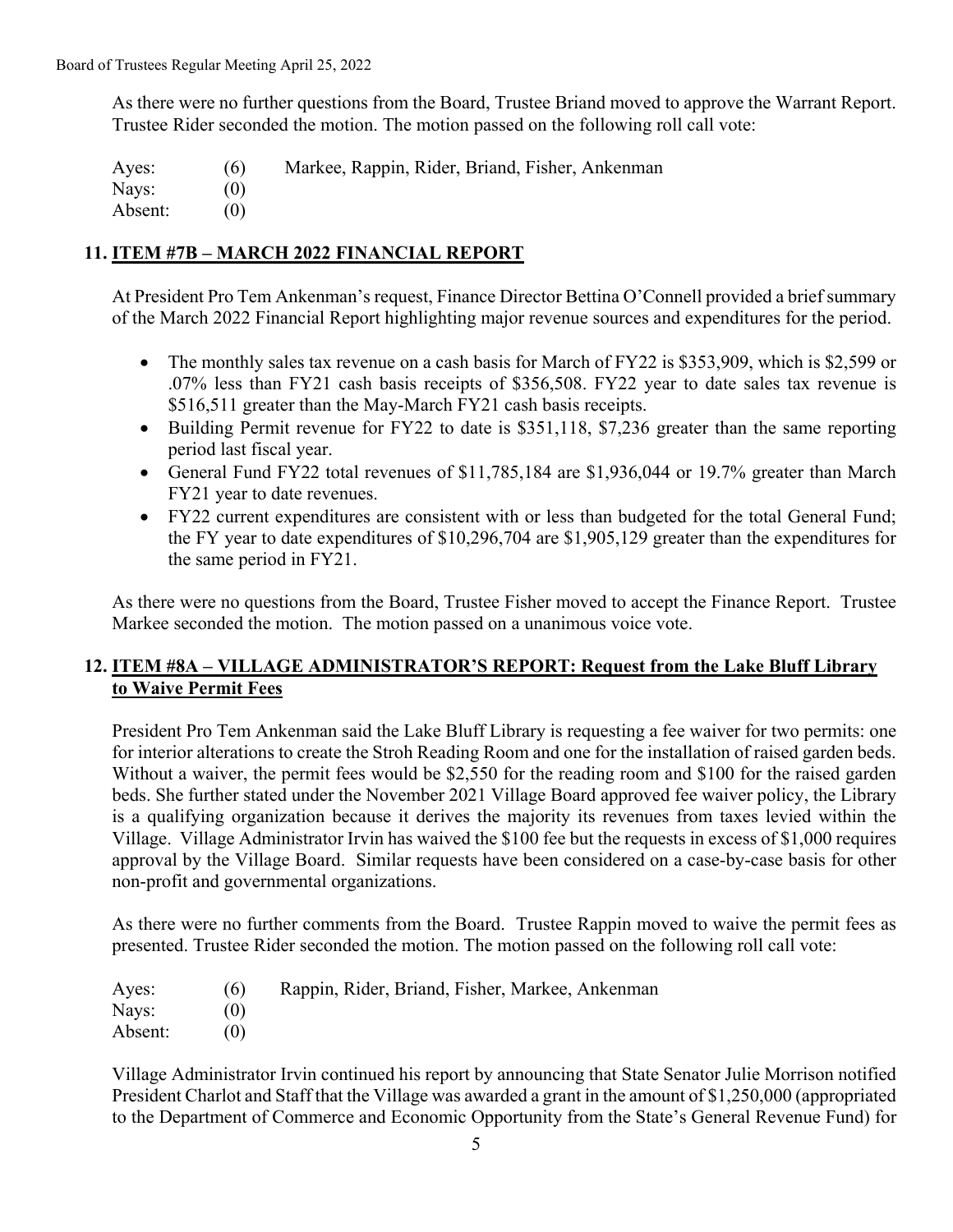costs associated with a pedestrian bridge located at our northern border. The purpose of the bridge is to create a safer crossing over a railroad (most likely on the west side of Green Bay Road). Presently, the Village's pathway system ends just south of this location at Signe Court. Requests for this new bridge were initiated by residents living in the Arden Shores area that were concerned with school age children crossing the bridge unprotected on their way to Lake Bluff school(s). The existing road bridge, which is within unincorporated Lake County, connects North Chicago and the Village of Lake Bluff. The Village will work with an engineering firm to develop a concept plan that we can vet with Lake County and North Chicago.

# **13. ITEM #9 – VILLAGE ATTORNEY'S REPORT**

Village Attorney Peter Friedman had no report.

## **14. ITEM #10A – VILLAGE PRESIDENT'S REPORT**

President Pro Tem Ankenman said Principal Day will be observed on May 1 and Teacher/Staff appreciation week being May 2. She said she would like to take this opportunity to celebrate the many talented principals, teachers and staff in our Lake Bluff schools, both public and private. The Village is incredibly fortunate to have such a talented educational and professional team which pour their hearts and souls into their activities, lesson plans and important classroom conversations. President Pro Tem Ankenman said next week we will honor those who serve in our schools guiding and shaping our young people into the next generation of creators, thinkers, doers and leaders then she expressed her sincere gratitude to all Lake Bluff school teachers and staff.

#### **15. ITEM #11, #12, and #13 – CONSENT AGENDA**

President Pro Tem Ankenman introduced the following Consent Agenda items for consideration:

- 11. Correspondence Delivered in the April 8 and 15, 2022 Informational Reports;
- 12. Second Reading of an Ordinance Amending Title 1 of the Municipal Code Regarding the Comprehensive Fee Schedule (Accessory Dwelling Unit Fee Reduction); and
- 13. Second Reading of an Ordinance Amending the Second Year of the Biennial Budget of the Village of Lake Bluff for the Fiscal Year Beginning May 1, 2020 and Ending April 30, 2022.

As there were no comments from the Board, Trustee Markee moved to approve the consent agenda. Trustee Fisher seconded the motion. The motion passed on the following roll call vote:

Ayes: (6) Rider, Briand, Fisher, Markee, Rappin, Ankenman

Nays: (0) Absent: (0)

## **16. ITEM #16 – A RESOLUTION ADOPTING A REVISED PURCHASING POLICY**

President Pro Tem Ankenman said the Village most recently updated its Purchasing Policies and Procedures in 2009. The current policy is dated and in need of revisions; for example, the current policy references statutory limits that do not apply to the Village as a home rule jurisdiction. At the Finance Committee's September 2021 meeting, the Committee reviewed the recommendation of Staff to generally update the Purchasing Policies and Procedures in order to: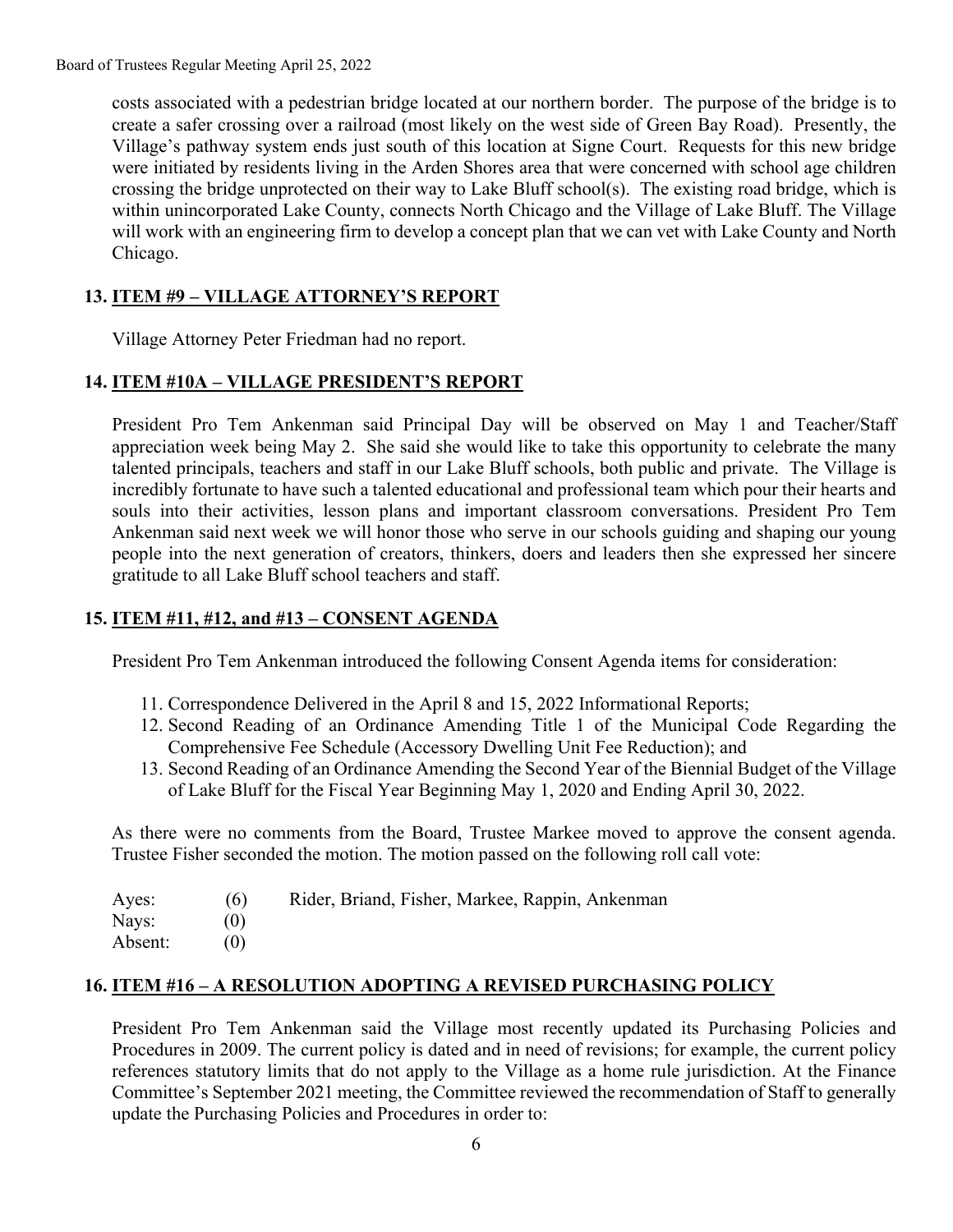- Adopt purchasing thresholds that match State law. (Public Act 100-338, which became effective in August 2017, increased the bid threshold for a municipality contracting for public works from \$20,000 to \$25,000.)
- Eliminate references to outdated processes, procedures, and forms.
- Streamline the Village's purchase order practices and thresholds.
- Establish a Village credit card and allow for online purchases.

President Pro Tem Ankenman said the consensus of the Committee was to support this course of action. Consistent with the Committee's discussion, Staff has prepared a rewrite of the Purchasing Policy and recommends adoption effective May 1, 2022 concurrent with the start of the 2023 fiscal year. She further stated the Village Board previously approved ongoing service agreements for payroll (Paylocity Corporation) and internet service (AT&T), and allowed the Village Administrator to modify the scope of services within an annual limit of \$20,000 (i.e. the Administrator's purchasing authority). For consistency, the revised Resolution makes these limits match the Village Administrator's updated purchasing authority.

In response to a question from Trustee Markee, Finance Director O'Connell said that the process for credit card purchases will be itemized similar to the Amazon purchases in the warrant report. Also, the plan is to use the credit card for in-house items typically charged by Staff such as payment to the vendor for recording certain Village meetings.

As there were no further questions, Trustee Rappin moved to adopt the resolution. Trustee Briand seconded the motion. The motion passed on the following roll call vote:

- Ayes: (6) Briand, Fisher, Markee, Rappin, Rider, Ankenman
- Nays: (0) Absent: (0)

# **17. ITEM #17 – A RESOLUTION APPROVING AN AGREEMENT BETWEEN THE VILLAGE OF LAKE BLUFF AND THE NATIONAL PHILATHROPIC TRUST TO ACCEPT AN ANONYOMOUS DONATION FOR THE REPLACEMENT OF THE GLEN AVENUE FOOTBRIDGE**

President Pro Tem Ankenman said an in-depth assessment of the Glen Avenue footbridge was completed a year ago and the recently approved 10-year Capital Improvement Plan includes \$300,000 in FY2027 for its replacement. Recent conversations with a long-time Village resident have resulted in an anonymous donation of \$400,000 to replace the bridge and improve the approaches as soon as planning and design efforts allow. She further stated in order to memorialize this generous gift, an Agreement has been prepared and which outlines the timing, method, and recognition for the donation. From a design perspective, the donor and the Village appear to be in alignment that the replacement bridge be in the same spirit of the existing bridge and that the approach areas be beautified, accessible and functional. Should the Village Board accept the terms of the donation and approve the Agreement, then the planning for the replacement footbridge and approaches can begin in earnest.

Trustee Briand expressed her concern regarding negative construction impact on the existing trees. She asked what efforts are being made to retain the trees in the same footprint and reduce the amount of detrimental effect on species which the Village desire to retain. Village Engineer Jeff Hansen commented on the method of construction for the bridge and said the company will determine if the trees would have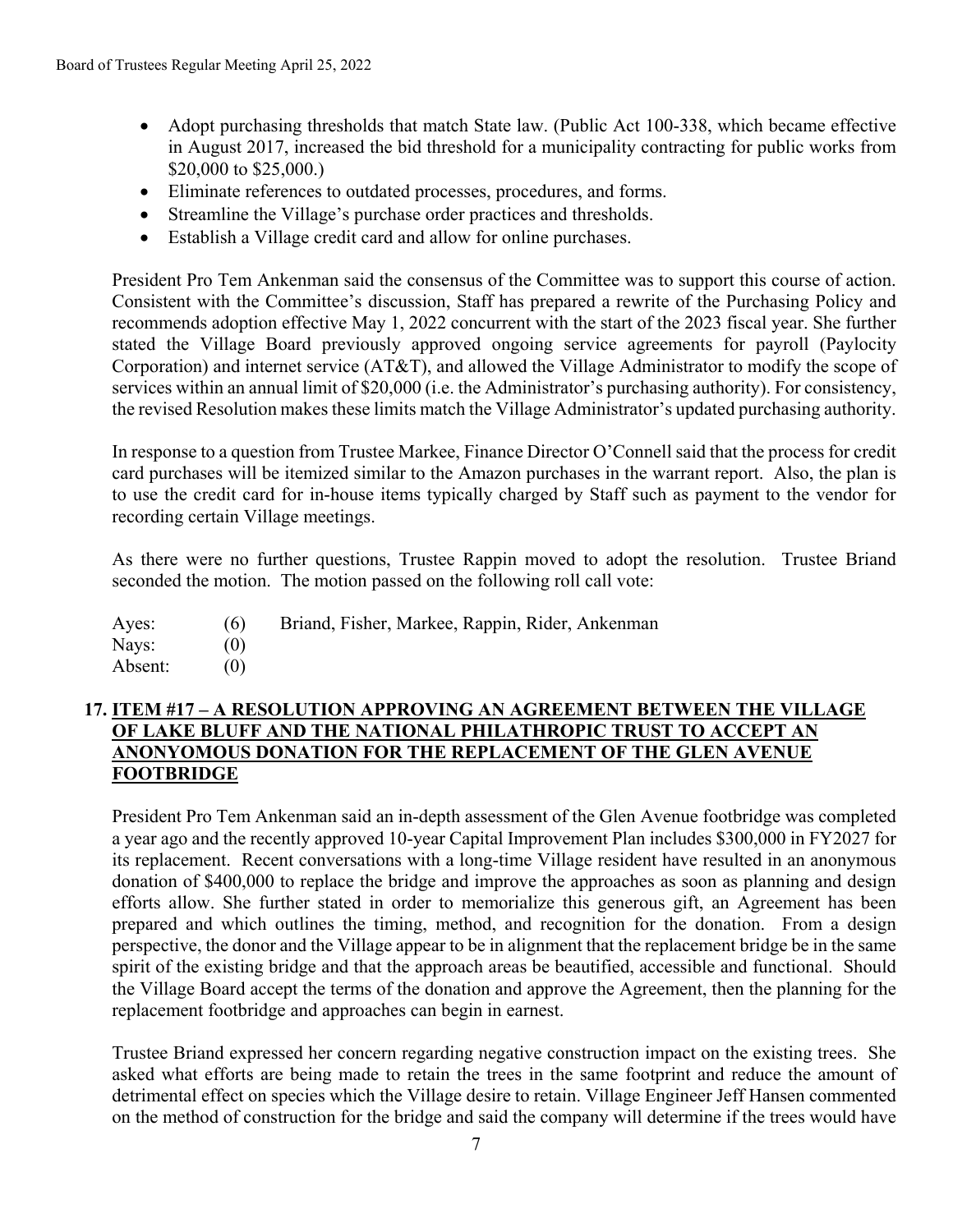Board of Trustees Regular Meeting April 25, 2022

to be removed to replace the bridge. The process will include a survey, soil borings, and lay out of the bridge and he noted the plan is to avoid removing the existing abutments because it would be difficult to stabilize the slope. Village Engineer Hansen explained why it would be impossible to complete the bridge construction without possibly impacting some of the existing trees.

In response to a comment from Trustee Briand, Village Engineer Hansen said the crane would be located on Sylvan Road and craning over to the Ravine so as not to use the narrow asphalt gravel area. Village Administrator Irvin said the Lake Bluff Park District will not be involved in the process because the area is within the Village right of way. He commented on how the project would move forward, if endorsed, and mentioned that Architectural Board of Review Chair Robert Hunter had worked with the Village, donor and bridge builder on the rendering and project goals. Trustee Briand commented on why she thinks over landscaping would defeat the goal. A discussion followed.

Trustee Rappin said the diversity on the Village Board is incredible then he thanked the anonymous donor for the generous gift. In response to a comment from Trustee Rappin, Village Administrator Irvin said this is a project of opportunity which would have eventually been programmed in the capital plan.

Trustee Markee said she is amazed at the people in the Village that step up to help the community; she said this will be a beautiful bridge and thanked the anonymous donor for the generous gift.

As there were no further questions, Trustee Fisher moved to adopt the resolution. Trustee Markee seconded the motion. The motion passed on the following roll call vote:

| Ayes:   | (6) | Briand, Fisher, Markee, Rappin, Rider, Ankenman |
|---------|-----|-------------------------------------------------|
| Nays:   |     |                                                 |
| Absent: |     |                                                 |

#### **18. ITEM #18 – A RESOLUTION AUTHORIZING THE EXECUTION OF A PROFESSIONAL SERVICES AGREEMENT WITH BAXTER & WOODMAN INC (Design Engineering for the Glen Avenue Pedestrian Bridge Replacement Project)**

President Pro Tem Ankenman said in conjunction with agenda item #17, the Village requested a proposal from Baxter & Woodman Inc. to provide engineering design services for the replacement of the Glen Avenue pedestrian bridge. The existing bridge was originally constructed around 1915 and underwent a significant rehabilitation in 1980. Recent inspections have shown deterioration in some of the steel beams and recommended the Village either contract for significant repairs to the bridge or replace it entirely in the coming years. President Pro Tem Ankenman further stated it is currently envisioned that the Village will purchase a bridge from a manufacturer that will build the bridge off-site and then use a crane to install the bridge in two main pieces. The proposal from Baxter & Woodman includes professional services to lay out the alignment of the new bridge and design new abutments for the bridge to sit on. A separate professional services contract with a landscape architect will be utilized to provide the design of bridge approaches. The proposal from Baxter & Woodman is for time and expense not to exceed \$29,822. The project costs are expected to be funded by the donor and will require an amendment to the Village's FY2023 budget.

As there were no questions from the Board, Trustee Briand moved to adopt the resolution. Trustee Fisher seconded the motion. The motion passed on the following roll call vote: